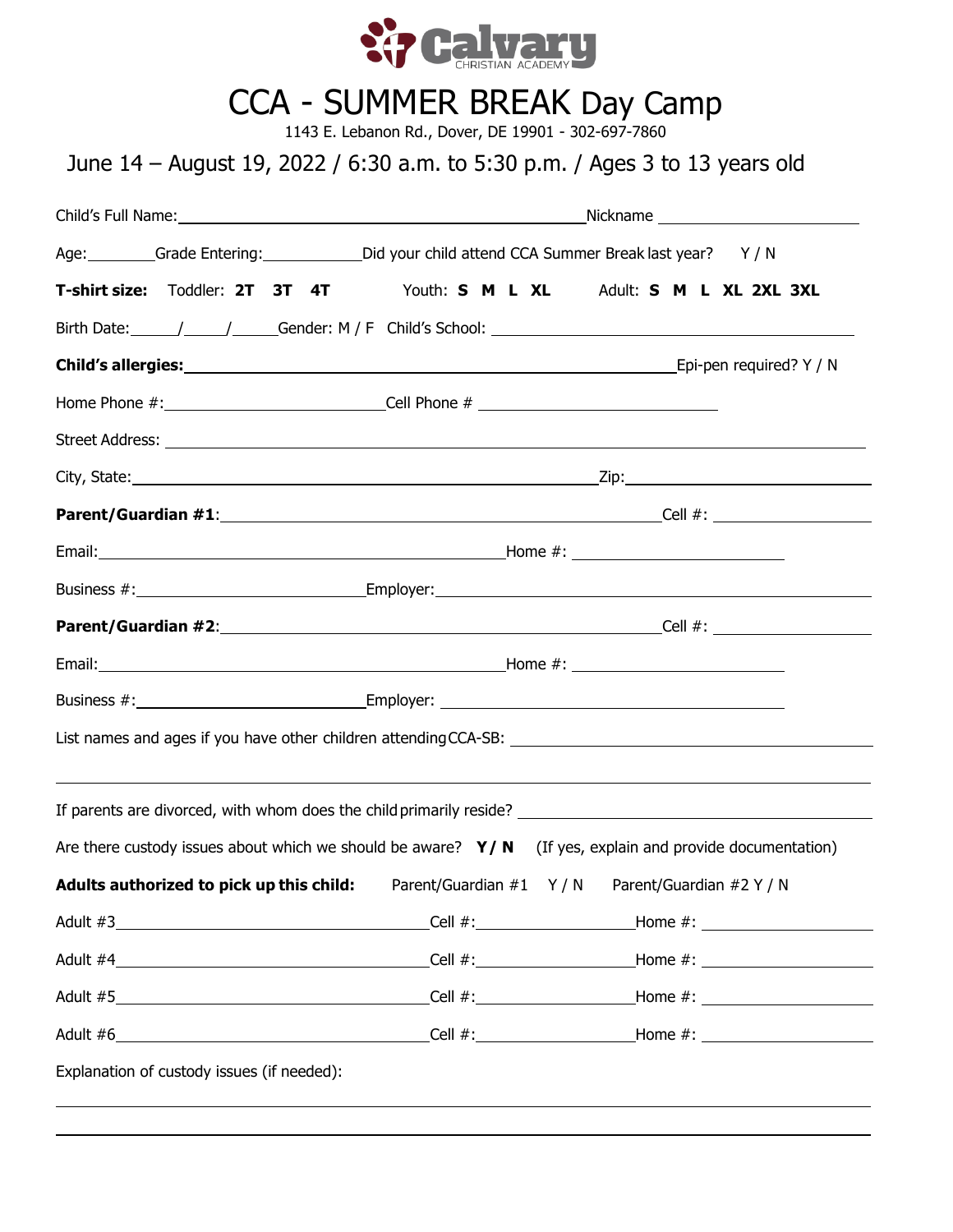## **CCA-SB ACADEMIC AND BEHAVIORAL**

Has your child ever been given a psychological or learning disabilities test? If yes, please explain:

Does your child have ADD, ADHD, or any form of Autism? If so, please list here and provide the name of the medication they are using. If they are not using medication, please note this as well:

Please provide any additional information about social or emotional challenges your child may be experiencing. Our experienced staff needs to know how to best care for your child and help them feel safe, secure, and valued.

The summer break program is directed by the management and staff of Calvary Christian Academy. Therefore, the discipline plan of CCA is in effect through our summer program to provide consistency to our students. However, we do reserve the right to accelerate the process of dismissals if we find that the attendance of a student is creating an unsafe and inappropriate environment for our summer break attendees.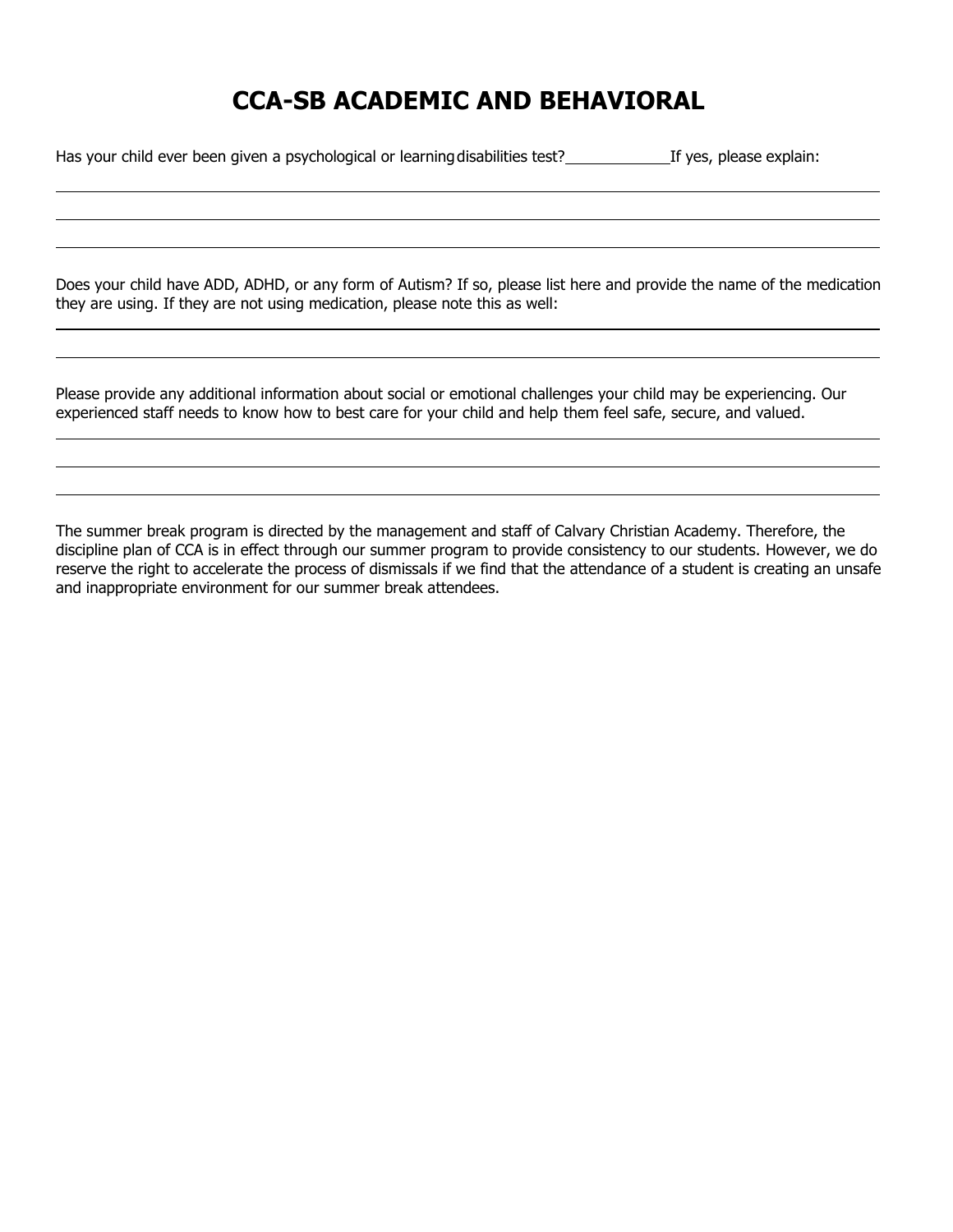## **CCA-SB PARENT/GUARDIAN SIGNED RELEASES**

### **Child's Name:**

### **Please initial next to each release, then sign and date.**

**Transportation Release:** CCA-SB has my permission to take my child on all pre-arranged field trips via school bus as indicated on the camp calendar and in the weekly camp newsletters.

**Sunscreen Release:** I hereby give my permission for CCA-SB to apply sunscreen, which I provide, to my child.

**Bug Spray Release:** I hereby give my permission for CCA-SB to apply bug spray, which I provide, to my child.

- **Payment Release:** I acknowledge that failure to pay my balance when due could result in cancellation of my child's registration and I will be responsible for the balance due should I not cancel at least two weeks in advance.
- **Potty Trained:** I acknowledge that my child is fully potty trained. All campers must be potty trained fully.
- **Water Play Release:** I hereby give permission for my child to participate in non-swimming water events on campus.
- **Media Release:** I hereby give permission for the summer break staff to use pictures or videos of my child in media to promote the Summer Break program. (Summer break staff may take pictures and place them on a private Facebook group just to let you see the fun things they are doing throughout the day. These pictures are private and will not be public and should not need a release.)

### **Swimming Release**

### **Your child must be enrolled in the Entering 2nd Grade class or older to participate in swimming field trips.**

I hereby give permission for my child to go swimming and certify that my child knows how to swim **without a life vest.**

I hereby give permission for my child to go swimming and certify that my child **needs a life vest for support.**

If my child needs it, I hereby acknowledge that I will provide my child's life vest for BEACH fieldtrips.

I hereby **do not give permission** for my child to go swimming and my child will not attend camp on those days.

| $\sim$<br>Signature: | Print. | .<br>udle. |
|----------------------|--------|------------|
|                      |        |            |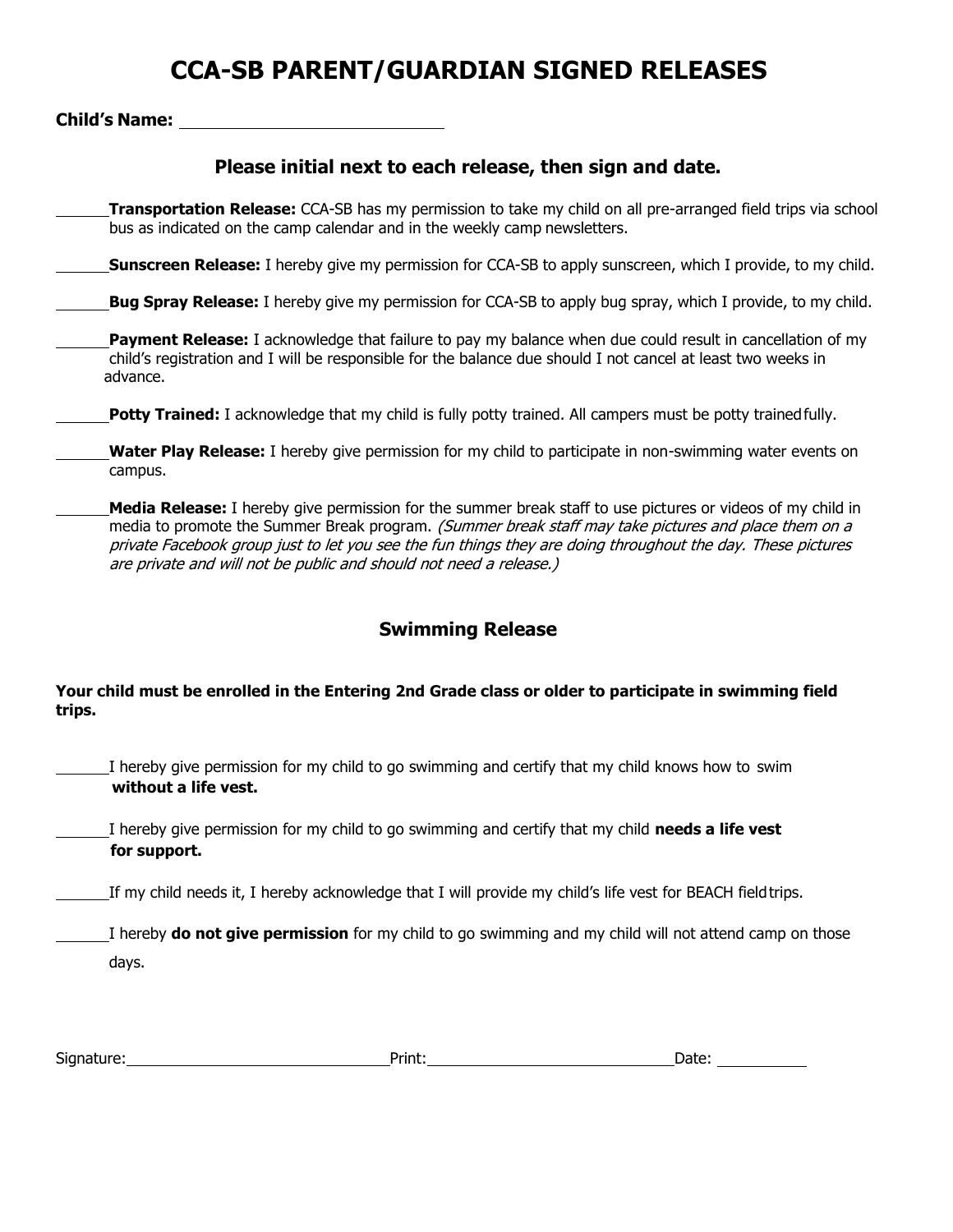### **CCA-SB PERMISSION TO PROVIDE NECESSARY TREATMENT/EMERGENCY CARE Please complete ALL SECTIONS then sign and date at the bottom of this page.**

I hereby give permission to the medical personnel selected by the camp director to order X-rays, routine tests or treatment; to release any records necessary for insurance purposes and to provide or arrange necessary related transportation for my child. In the event I cannot be reached in an emergency, I hereby give permission to the physician selected by the camp director to secure and administer treatment, including hospitalization, for the child named in this application. This completed form will be photocopied for field trips. (initial here)

I give my permission for a staff person certified to administer medication, to administer Tylenol to my child as they feel necessary. I understand they will make an effort to contact me, within the day, to let me know my child has received the Tylenol. I also understand that the staff person administering the Tylenol will follow the recommended dosage as indicated on the medication. (initial here)

| Children's Strength Tylenol | Junior Strength Tylenol      | <b>Adult Regular Strength Tylenol</b> |
|-----------------------------|------------------------------|---------------------------------------|
| Benadryl (Age Appropriate)  | Antibiotic Cream (Neosporin) |                                       |

Comments:

If your child has any allergies, please list them here:

Do any of these allergies require an Epi-pen?

**Medications being taken** (add additional pages for more medications if needed)

Please list ALL medications (including over-the-counter or nonprescription drugs) taken routinely by this child. Bring enough medication to last each session at camp. Keep it in the original packaging/bottle that identifies the prescribing physician (if a prescription drug), the name of the medication, dosage, and the frequency of administration. All medications also require a doctor's order in addition to the original prescription package.

This child takes NO medications on a routine basis.

This child takes routine medications or as needed allergy medications as follows:

| Med $#1$ :                     | Dosage:            |
|--------------------------------|--------------------|
| Specific times taken each day: | Reason for taking: |
| Med #2:                        | Dosage:            |
| Specific times taken each day: | Reason for taking: |

#### **Communicable Disease**

It is extremely important that camp be notified if this child is exposed to any communicable disease during the three weeks prior to camp attendance or at any time during the camp program. Examples: chicken pox, measles, mumps, ringworm.

I certify that my child is in good health and is amiable to normal discipline necessary for a successful group experience. This health history is correct to the best of my knowledge. The child herein described has my permission to engage in all prescribed camp activities, except as noted here.

**\*\*Per the State of DE regulations, a current copy of your child(ren)'s immunization records must be on file at CCA Summer Break.**

Signature: Print: Date: